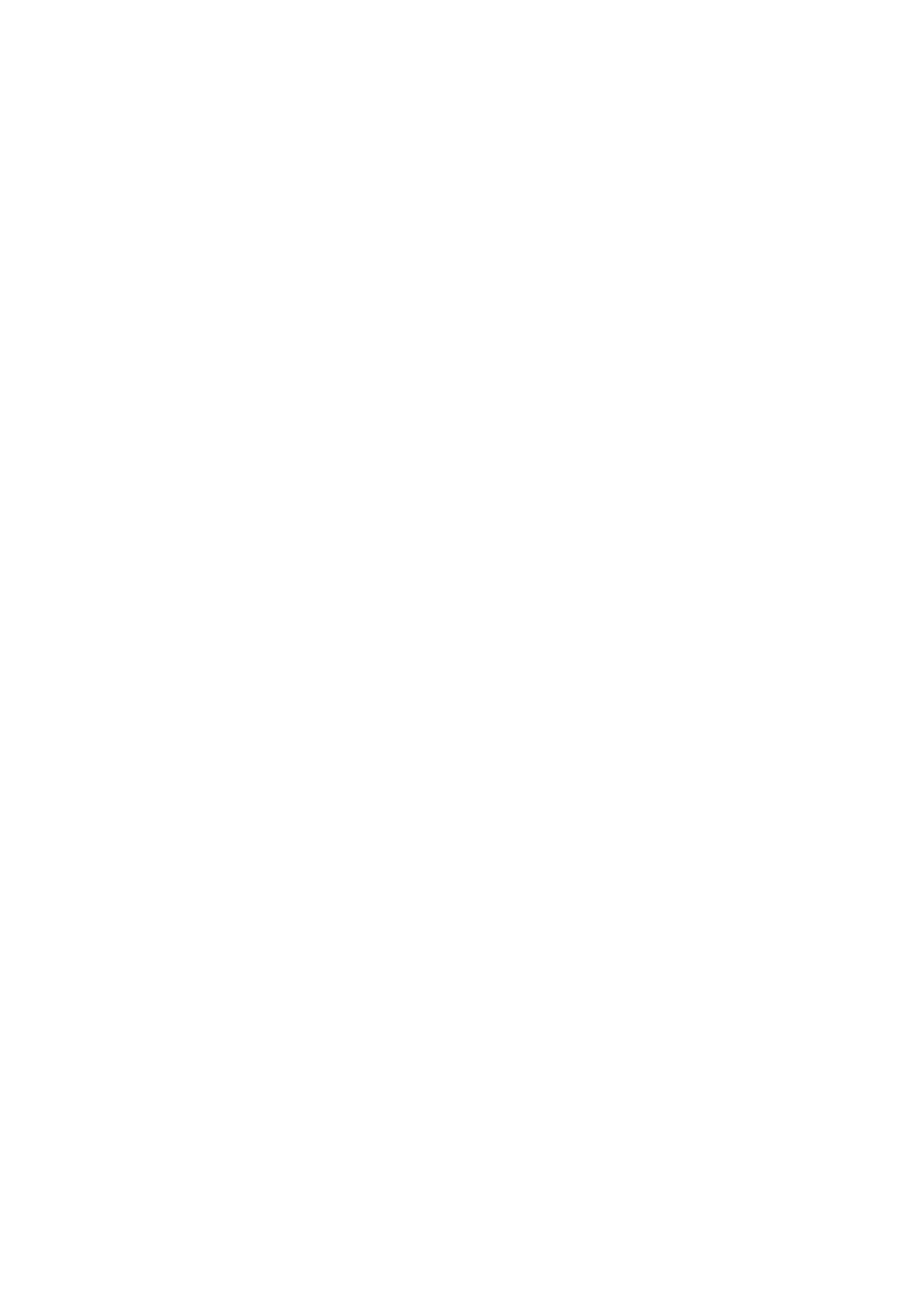# **NORTHERN TERRITORY OF AUSTRALIA**

As in force at 1 July 1991 \_\_\_\_\_\_\_\_\_\_\_\_\_\_\_\_\_\_\_\_

\_\_\_\_\_\_\_\_\_\_\_\_\_\_\_\_\_\_\_\_

# **RACING, GAMING AND LIQUOR COMMISSION ACT REPEAL ACT 1991**

## **An Act to repeal the** *Racing, Gaming and Liquor Commission Act*

#### **1 Short title**

This Act may be cited as the *Racing, Gaming and Liquor Commission Act Repeal Act 1991*.

#### **2 Commencement**

This Act shall come into operation on 1 July 1991.

#### **3 Repeal**

- (1) The *Racing, Gaming and Liquor Commission Act* (being Act No. 39 of 1986) is hereby repealed.
- (2) The Racing, Gaming and Liquor Commission established by the Act repealed by subsection (1) shall be deemed to have always been a prescribed authority within the meaning of and for the purposes of the *Public Service Act*.

## **4 Disposal of records**

- (1) The person who was, immediately before the commencement of this Act, the Chairman, within the meaning of the Act repealed by section 3(1), shall dispose of the common seal of the Commission, within the meaning of that Act, in such manner as the Minister directs.
- (2) All records, registers, books of account and other papers of the Commission shall be delivered forthwith on the commencement of this Act:
	- (a) where they relate to the exercise of powers and the performance of functions under the *Liquor Act*, the *Summary Offences Act* or other law in force in the Territory relating to liquor, to the Liquor Commission established by the *Liquor Act*;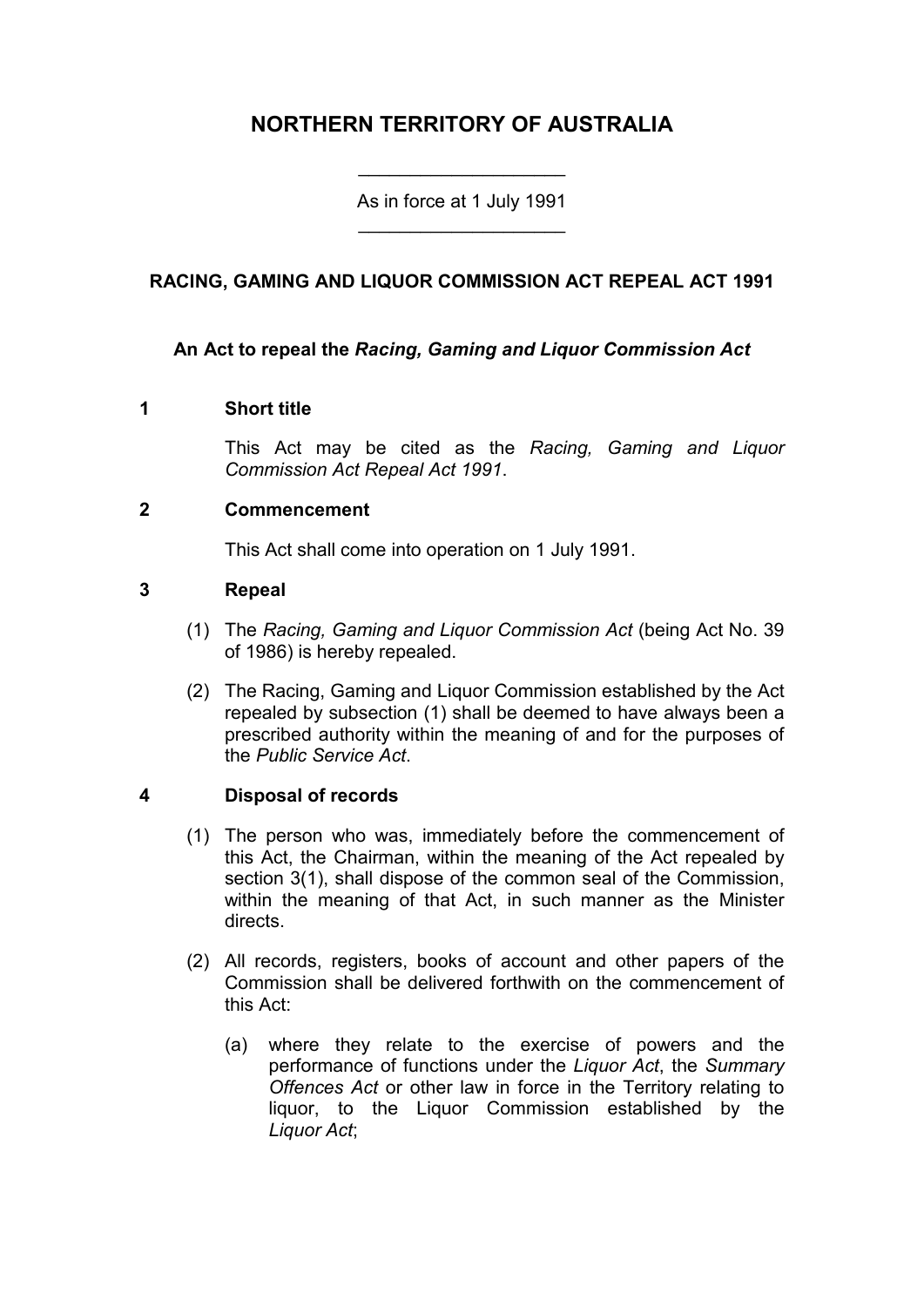- (b) where they relate to the exercise of powers and the performance of functions under the *Racing and Betting Act*, the *Totalizator Administration and Betting Act* or other law in force in the Territory relating to racing or betting, to the Racing Commission established by the *Racing Commission Act*; and
- (c) where they relate to the exercise of powers and the performance of functions under the *Lotteries and Gaming Act*, the *Casino Licensing and Control Act* or other law in force in the Territory relating to lotteries, gaming or casinos, to the Director of Gaming under the *Lotteries and Gaming Act*.

## **5 Annual report and financial statements**

For the purposes of section 68 of the *Financial Administration and Audit Act*:

- (a) the annual report and financial statements of the Racing, Gaming and Liquor Commission in respect of the financial year ending with 30 June 1991 shall be, or shall be caused to be, prepared and submitted in accordance with that section by the person who was, immediately before the commencement of this Act, the Chairman of the Commission; and
- (b) the Minister referred to in that section shall be the Treasurer.